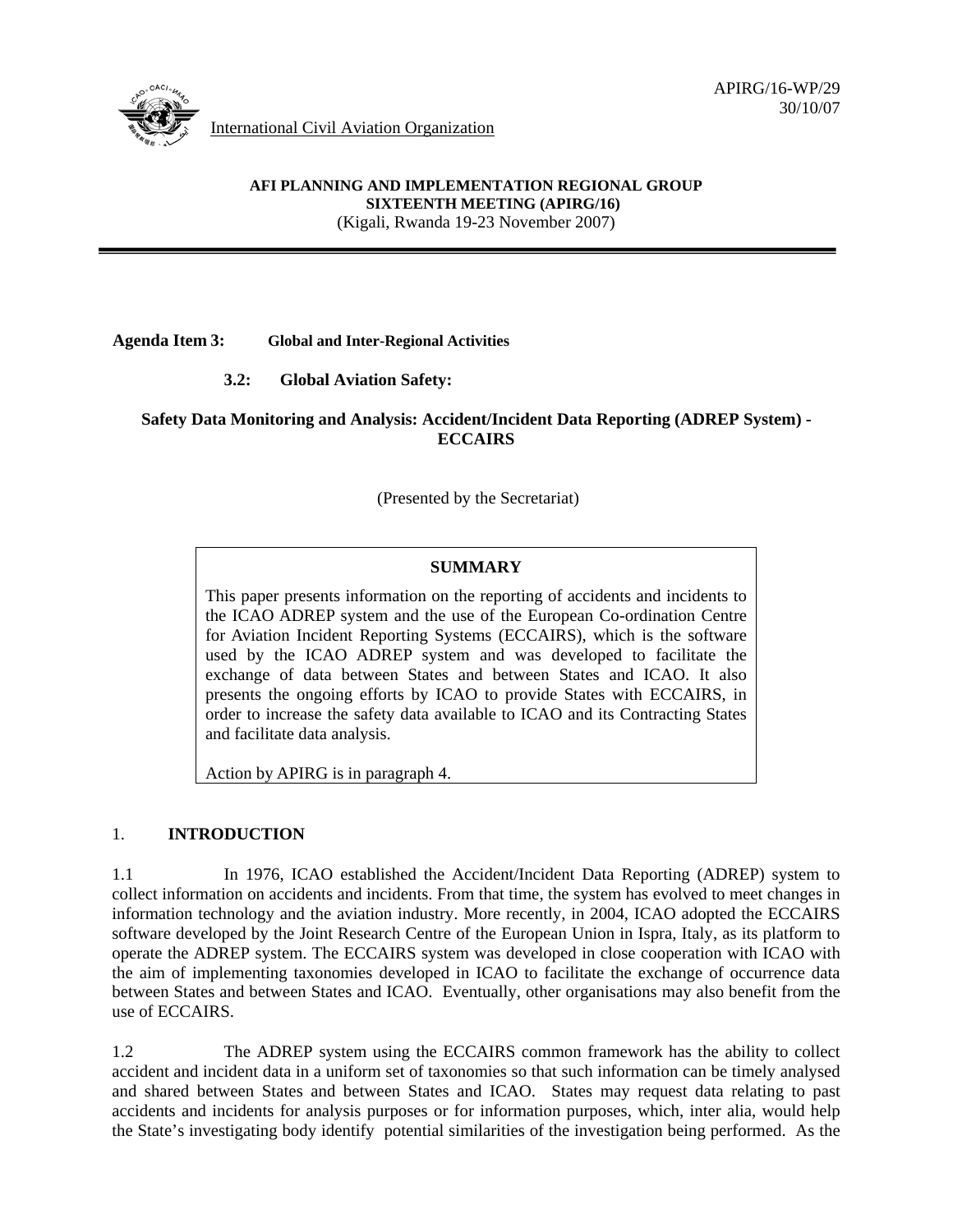ADREP system develops and incorporate more incident data, it will become more comprehensive and enable States to better refine the performance of their Safety Programmes and benchmark it with global data.

1.3 As of October 2007, some 40 States and 6 other organisations have installed the ECCAIRS software, providing them the capability to report occurrences into the ICAO ADREP system by means of the ECCAIRS software. This has permitted ICAO to have a more complete and up-to-date data set. States have also benefited, as they are no longer forced to manually complete the ICAO ADREP reporting forms. In addition, closer cooperation through electronic communications with data providers has improved the classification of occurrences. The attachment covers information regarding the current status of ECCAIRS implementation.

1.4 Having been designed to collect information on accidents and incidents, the ECCAIRS software should be used as part of a safety data collection system for the analysis of safety information, which is one of the tenets of safety management systems.

#### 2. **REPORTING CULTURE**

2.1 A good safety culture is founded on a solid no-blame reporting culture. Currently, over 100 States worldwide notify ICAO of less than 75 per cent of reportable occurrences as per the provisions in Annex 13 — *Aircraft Accident and Incident Investigation*. Some 58 States notify ICAO of less than 25 per cent of reportable occurrences. In the Africa region the non-reporting of occurrences was calculated at 64 per cent with only 9 per cent of data reports logged on the ADREP system. The balance of the reports being either initial notification or preliminary reports.

2.2 The graph below depicts the global percentage of reportable occurrences in the ADREP system that have not been officially reported to ICAO by the State of Occurrence. An average of 30 per cent of the reportable occurrences are brought to ICAO's attention by media and other sources, and are not officially notified to ICAO by States . It is estimated that this number would have to reach below 10 per cent before ICAO can calculate reliable accident rates based on all accidents and not just those involving fatalities.

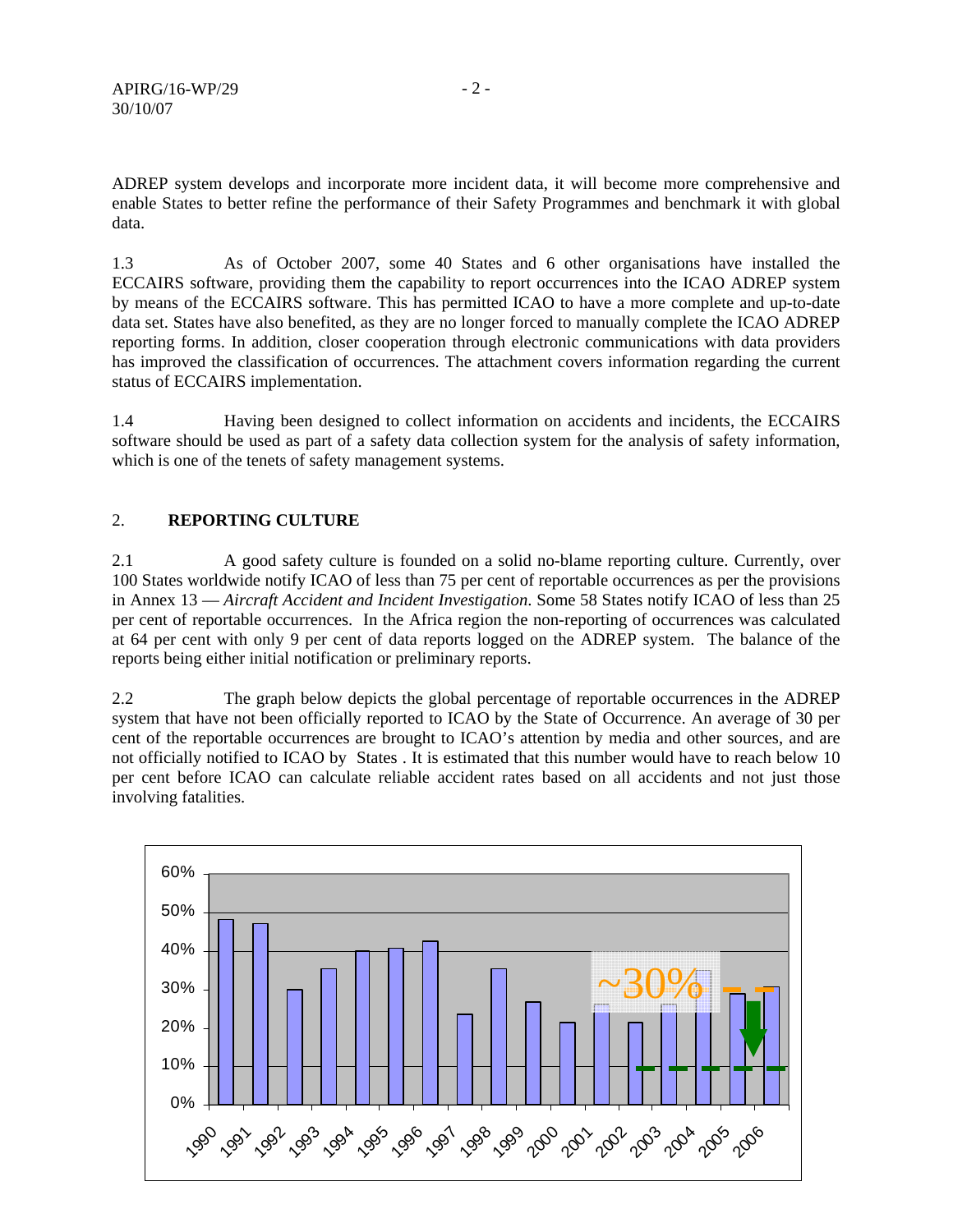#### 3. **ICAO ACTION**

3.1 In an attempt to ease of the process of reporting occurrences to the ICAO ADREP system, approximately 100 copies of the ECCAIRS software were distributed from Headquarters to the Regional Offices for distribution to States in the respective regions. Approximately 50 copies were further distributed to different parties during the 36th Session of the Assembly, in September 2007.

3.2 The NACC Regional Office has coordinated with ICAO Headquarters the delivery of training courses in Costa Rica and Mexico City, in March 2007 and June 2007 respectively. Further ECCAIRS training courses are planned for November and December 2007 in Guatemala, Jamaica and Dakar.

3.3 ICAO continues to provide the ADREP compatible ECCAIRS application (presently available in English, French and German only) to States upon request and will endeavour to continue providing training courses upon request from States. Host States, however, will need to cover the associated costs for the instructors. In this connection, Regional Directors are encouraged to have regional office staff attend ECCAIRS courses and become certified users of the ADREP/ECCAIRS system.

#### 4. **Action by APIRG:**

4.1 The meeting is invited to:

- a) note the efforts undertaken by the Secretariat to encourage States to report accidents and incidents to the ICAO ADREP system as per Annex 13 provisions;
- b) continue to encourage States to use ECCAIRS or a compatible system as a safety data reporting tool and as part of their Safety Programmes on a no-blame principle;
- c) continue to coordinate the arrangements of ECCAIRS training courses in States with the Secretariat; and
- d) continue to encourage States to exchange safety data information.

— — — — — — — —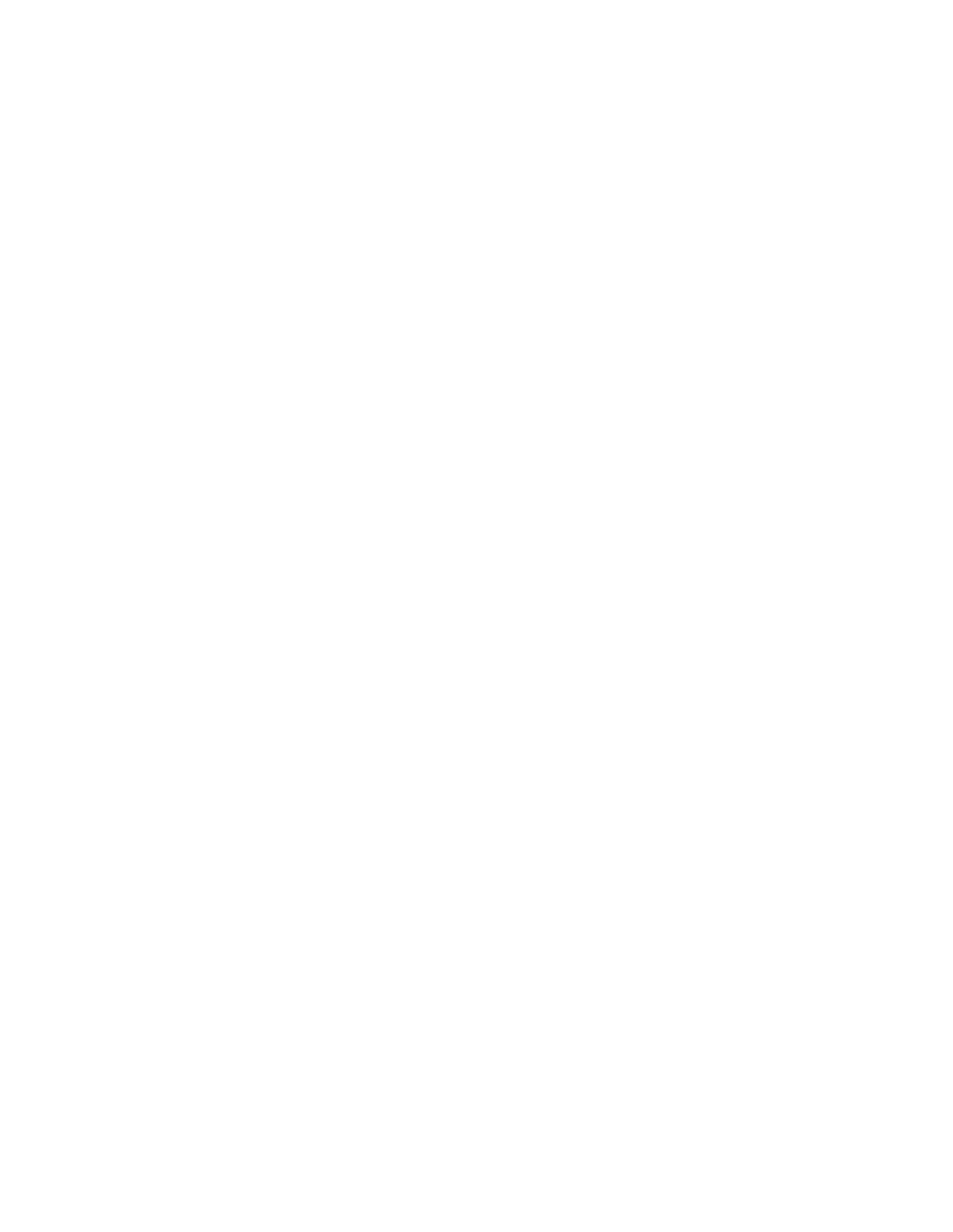**Appendix A**

# **APPENDIX A**

# **CURRENT STATUS OF ECCAIRS IMPLEMENTATION**



# Status as of 11 October 2007

| <b>EU CAA's</b>        | <b>Installed</b>                                 | <b>Status</b>     | <b>Operated by/Contact</b>     |
|------------------------|--------------------------------------------------|-------------------|--------------------------------|
| <b>Austria</b>         |                                                  |                   |                                |
| <b>Belgium</b>         | <b>Version 4.2</b>                               | <b>Operating</b>  | <b>Kris Van Humbeeck</b>       |
| <b>Bulgaria</b>        |                                                  |                   |                                |
| <b>Czech Republic</b>  | <b>Version 4.2</b>                               | <b>Evaluating</b> | <b>Jiri Racek</b>              |
| Cyprus <b>MEWS</b>     | <b>Version 4.2.6</b><br>SP1 HF1                  | <b>Evaluating</b> | <b>Tasoula Mappoura</b>        |
| <b>Denmark</b>         |                                                  |                   |                                |
| <b>Estonia</b>         | <b>Version 4.2</b>                               | <b>Operating</b>  | <b>Vjatseslav Klusin</b>       |
| <b>Finland</b>         | <b>Version 4.2</b>                               | <b>Operating</b>  | <b>Mikael Haggblom</b>         |
| <b>France</b>          | <b>Version 4.2</b>                               | <b>Operating</b>  | <b>Jean-Marc Bittoun</b>       |
| Germany                | <b>Version 4.2</b>                               | <b>Operating</b>  | <b>Thomas Kuchenbuch</b>       |
| Greece                 | <b>Version 4.2</b>                               | <b>Evaluating</b> | <b>Nikos Pouliezos</b>         |
| <b>Hungary</b>         |                                                  |                   |                                |
| <b>Ireland</b>         | <b>Version 4.2</b>                               | <b>Operating</b>  | <b>Mark Kane</b>               |
| <b>Italy</b>           | Version 4.2.6<br>SP1 HF1                         | <b>Operating</b>  | <b>Alfonso Izzo</b>            |
| Latvia                 | Version 4.2.6<br>SP <sub>1</sub> HF <sub>1</sub> | <b>Operating</b>  | <b>Uldis Gailis</b>            |
| Lithuania              | <b>Version 4.2</b>                               | <b>Operating</b>  | <b>Virgilijus Danilevicius</b> |
| Luxembourg             | <b>Version 4.2</b>                               | <b>Operating</b>  | <b>Jean Claude Medernach</b>   |
| <b>Malta</b>           |                                                  |                   |                                |
| <b>Netherlands</b>     | <b>Version 4.2.6</b><br>SP1 HF1                  | <b>Operating</b>  | <b>Astrid van Eeten</b>        |
| <b>Poland</b>          | <b>Version 4.2.6</b><br>SP1 HF1                  | <b>Operating</b>  | P. Kaczmarczyk                 |
| Portugal               | <b>Version 4.2</b>                               | <b>Operating</b>  | <b>Vasco Morao</b>             |
| Romania                |                                                  |                   |                                |
| <b>Slovak Republic</b> | <b>Version 4.2</b>                               | <b>Evaluating</b> | <b>Maros Jancula</b>           |
| <b>Slovenia</b>        |                                                  |                   |                                |
| <b>Spain</b>           | <b>Version 4.2</b>                               | <b>Evaluating</b> |                                |
| Sweden <b>WPOX</b>     | <b>Version 4.2</b><br>SP1 HF1                    | <b>Operating</b>  | <b>Asa.Lundstrom</b>           |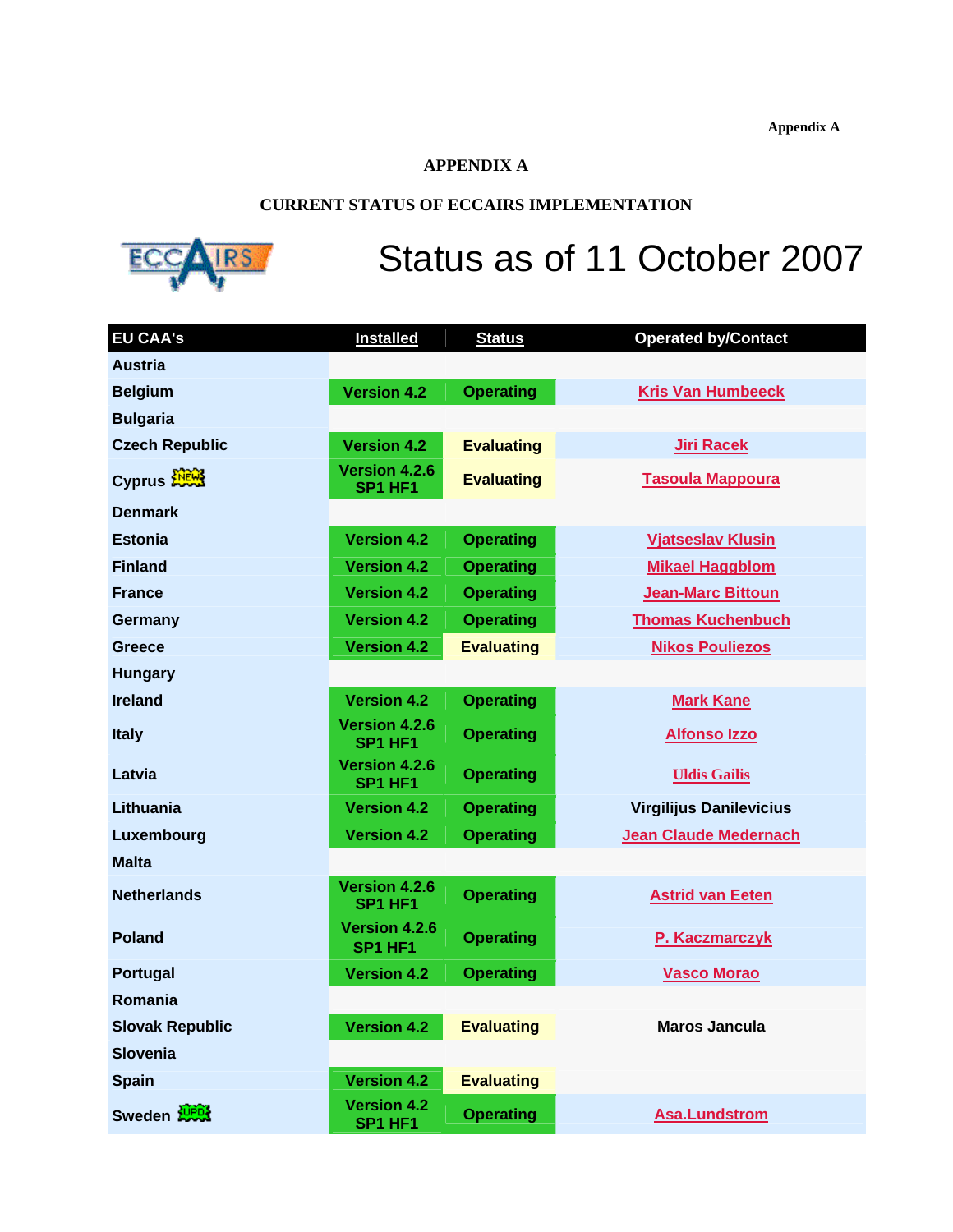APIRG/16/2007 Appendix A<br>
A-2

| <b>United Kingdom</b>  | <b>Version 4.2</b>               | <b>Evaluating</b> | <b>Lesley Skibinska</b>    |
|------------------------|----------------------------------|-------------------|----------------------------|
| <b>EU AIB's</b>        | <b>Installed</b>                 | <b>Status</b>     | <b>Operated by/Contact</b> |
| <b>Austria</b>         | <b>Version 4.2</b>               | <b>Operating</b>  | <b>Martin Veit</b>         |
| <b>Belgium</b>         |                                  |                   |                            |
| <b>Bulgaria</b>        |                                  |                   |                            |
| <b>Czech Republic</b>  | <b>Version 4.2</b>               | <b>Operating</b>  | Jan Zelinka                |
| <b>Cyprus</b>          |                                  |                   |                            |
| <b>Denmark</b>         | Version 4.2.6<br>SP <sub>1</sub> | <b>Operating</b>  | <b>Martin Puggaard</b>     |
| <b>Estonia</b>         | <b>Version 4.2</b>               | <b>Operating</b>  | <b>Tonu Ader</b>           |
| <b>Finland</b>         |                                  |                   |                            |
| <b>France</b>          | Version 4.2.6<br>SP1 HF1         | <b>Operating</b>  | <b>Philippe Durgeat</b>    |
| Germany                | <b>Version 4.2.6</b><br>SP1 HF1  | <b>Operating</b>  | <b>Frank Goeldner</b>      |
| Greece                 |                                  |                   |                            |
| <b>Hungary</b>         | <b>Version 4.2</b>               | <b>Operating</b>  | <b>Laszlo Meszaros</b>     |
| <b>Ireland</b>         | <b>Version 4.2</b>               | <b>Evaluating</b> | <b>Graham Liddy</b>        |
| <b>Italy</b>           |                                  |                   |                            |
| Latvia                 |                                  |                   |                            |
| Lithuania              |                                  |                   |                            |
| Luxembourg             |                                  |                   |                            |
| <b>Malta</b>           |                                  |                   |                            |
| <b>Netherlands</b>     |                                  |                   |                            |
| <b>Poland</b>          |                                  |                   |                            |
| Portugal               |                                  |                   |                            |
| <b>AIB Romania</b>     | <b>Version 4.2</b>               | <b>Operating</b>  | <b>Catalin Radu</b>        |
| <b>Slovak Republic</b> |                                  |                   |                            |
| Slovenia               |                                  |                   |                            |
| <b>Spain</b>           | <b>Version 4.2</b>               | <b>Operating</b>  | <b>F. Rodriguez Maillo</b> |
| <b>Sweden</b>          |                                  |                   |                            |
| <b>United Kingdom</b>  |                                  |                   |                            |
| <b>EU ANSP's</b>       | <b>Installed</b>                 | <b>Status</b>     | <b>Operated by/Contact</b> |
| <b>Austria</b>         |                                  |                   |                            |
| <b>Belgium</b>         |                                  |                   |                            |
| <b>Bulgaria</b>        |                                  |                   |                            |
| <b>Czech Republic</b>  |                                  |                   |                            |
| <b>Cyprus</b>          |                                  |                   |                            |
| <b>Denmark</b>         |                                  |                   |                            |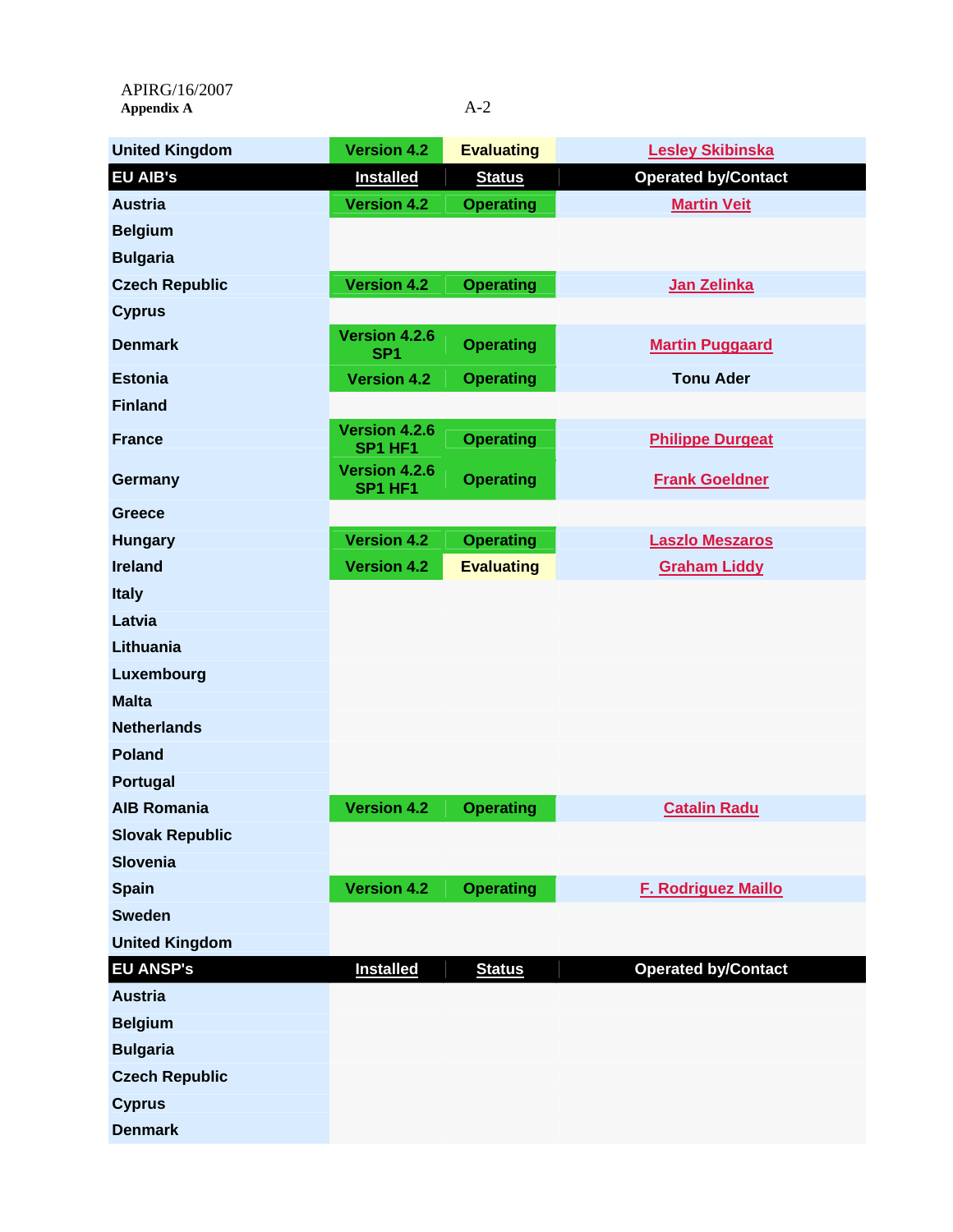| <b>Estonia</b>                      |                                 |                   |                               |
|-------------------------------------|---------------------------------|-------------------|-------------------------------|
| <b>Finland</b>                      |                                 |                   |                               |
| <b>France</b>                       |                                 |                   |                               |
| <b>Germany (DFS)</b>                | <b>Version 4.2</b>              | <b>Operating</b>  | <b>Heino Kuester</b>          |
| <b>Greece</b>                       |                                 |                   |                               |
| <b>Hungary</b>                      |                                 |                   |                               |
| <b>Ireland</b>                      |                                 |                   |                               |
| <b>Italy</b>                        |                                 |                   |                               |
| Latvia                              |                                 |                   |                               |
| Lithuania                           |                                 |                   |                               |
| Luxembourg                          |                                 |                   |                               |
| <b>Malta</b>                        |                                 |                   |                               |
| <b>Netherlands</b>                  |                                 |                   |                               |
| <b>Poland</b>                       |                                 |                   |                               |
| Portugal                            |                                 |                   |                               |
| Romania                             |                                 |                   |                               |
| <b>Slovak Republic</b>              |                                 |                   |                               |
| <b>Slovenia</b>                     |                                 |                   |                               |
| <b>Spain</b>                        |                                 |                   |                               |
| <b>Sweden</b>                       |                                 |                   |                               |
| <b>United Kingdom</b>               |                                 |                   |                               |
| <b>Non EU</b><br>Auth./AIB/CAA/ANSP | <b>Installed</b>                | <b>Status</b>     | <b>Operated by/Contact</b>    |
| <b>AIB Australia</b>                | <b>Version 4.2</b>              | <b>Evaluating</b> | Joe Motha                     |
| <b>AIB Brazile</b>                  | <b>Version 4.2</b>              | <b>Operating</b>  | <b>Fernando Camargo</b>       |
| <b>AIB Iceland</b>                  | <b>Version 4.2</b>              | <b>Operating</b>  | <b>Thorkell Agustsson</b>     |
| <b>AIB Mexico</b>                   | Version 4.2.6<br>SP1 HF1        | <b>Operating</b>  | P.A. Jorge A. Garcia Gallegos |
| <b>AIB Singapore</b>                | <b>Version 4.2</b>              | <b>Evaluating</b> | <b>Michael Toft</b>           |
| <b>AIB Switzerland</b>              | <b>Version 4.2</b>              | <b>Operating</b>  |                               |
| <b>CAA Cameroon</b>                 | <b>Version 4.2</b>              | <b>Evaluating</b> | <b>Léopoldine N Eloundou</b>  |
| <b>CAA Canada</b>                   | <b>Version 4.2</b>              | <b>Evaluating</b> | <b>Sherry Sunstrum</b>        |
| <b>CAA Costa Rica</b>               | <b>Version 3.5</b>              | <b>Evaluating</b> | <b>Phil Giles</b>             |
| <b>CAA El Salvador</b>              | Version 4.2.                    | <b>Operating</b>  | <b>Marcos Paredes</b>         |
| CAA Iceland                         | <b>Version 4.2.6</b><br>SP1 HF1 | <b>Operating</b>  | <b>Yngvi Rafn Yngvason</b>    |
| <b>CAA Norway</b>                   | <b>Version 4.2.6</b><br>SP1 HF1 | <b>Operating</b>  | <b>Cato Sætermo</b>           |
| <b>CAA South Africa</b>             | <b>Version 4.2</b>              | <b>Operating</b>  | <b>Tony Reddy</b>             |